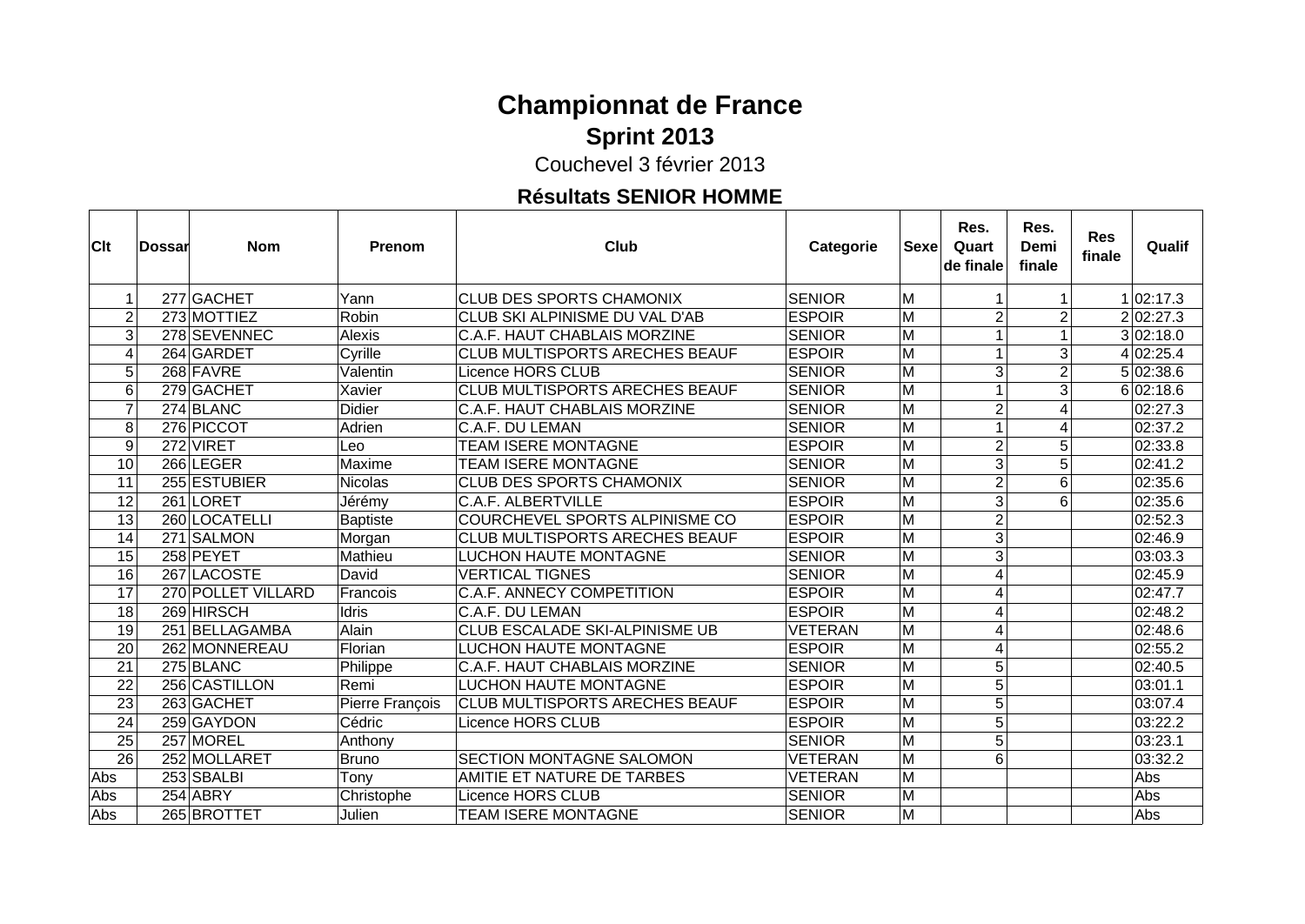# **Championnat de France SPRINT 2013**

#### **Résultats SENIOR FEMME**

| Clt | Dossard | <b>Nom</b>       | <b>Prenom</b>  | Club                             | <b>Categorie</b> | <b>Sexe</b> | final | Qualif  |
|-----|---------|------------------|----------------|----------------------------------|------------------|-------------|-------|---------|
|     | 287     | <b>SILITCH</b>   | Nina           | <b>ICLUB DES SPORTS CHAMONIX</b> | <b>IVETERAN</b>  |             |       | 02:43.9 |
|     | 282     | <b>IMOLLARET</b> | Axelle         | IC.A.F. ANNECY COMPETITION       | <b>IESPOIR</b>   |             |       | 03:06.2 |
| ົ   | 285     | <b>IMANEGLIA</b> | Marion         | <b>ICLUB DES SPORTS CHAMONIX</b> | <b>SENIOR</b>    |             |       | 03:14.9 |
|     | 283     | <b>BERNIER</b>   | <i>Melanie</i> | Licence HORS CLUB                | <b>SENIOR</b>    |             |       | 03:15.6 |
|     | 284     | <b>FABRE</b>     | Valentine      | <b>CLUB DES SPORTS CHAMONIX</b>  | <b>SENIOR</b>    |             |       | 03:15.6 |
|     | 280     | <b>BONNEFOL</b>  | Mathilde       | <b>ITEAM ISERE MONTAGNE</b>      | <b>ESPOIR</b>    |             |       | 03:16.0 |
|     | 286     | ISTADELI         | Astrid         | ICLUB ESCALADE SKI-ALPINISME UB  | <b>SENIOR</b>    |             |       | 03:20.1 |
|     | 281     | <b>ILOSAPPIO</b> | Marion         | <b>IVERTICAL TIGNES</b>          | <b>IESPOIR</b>   |             |       | 03:20.3 |

#### **Résultats JUNIOR HOMME**

|     |            |                    |                |                                       |               |                         | $\frac{1}{2}$ |        |           |
|-----|------------|--------------------|----------------|---------------------------------------|---------------|-------------------------|---------------|--------|-----------|
| Clt | Dossar Nom |                    | Prenom         | Club                                  | Categorie     |                         | Sexe Finale   | Finale | Qualif    |
|     |            | 306 CERUTTI        | Corentin       | ETOILE SPORTIVE DU CORMET             | <b>JUNIOR</b> | M                       |               |        | 1 02:44.7 |
|     |            | 297 BUET           | Adrien         | C.A.F. HAUT CHABLAIS MORZINE          | <b>JUNIOR</b> | M                       |               |        | 2 02:31.6 |
| 3   |            | 305 JUILLAGUET     | Swann          | CLUB SKI ALPINISME DU VAL D'AB        | JUNIOR        | M                       |               |        | 3 02:16.0 |
| 4   |            | 307 BOCHET         | Emilien        | <b>CLUB MULTISPORTS ARECHES BEAUF</b> | JUNIOR        | M                       | 3             |        | 4 02:28.3 |
| 5   |            | 302 MEYNET         | Jérôme         | C.A.F. DU LEMAN                       | <b>JUNIOR</b> | M                       | 2             |        | 5 02:34.6 |
| 6   |            | 304 POLLET VILLARD | Yann           | <b>C.A.F. ANNECY COMPETITION</b>      | <b>JUNIOR</b> | $\overline{M}$          |               |        | 6 02:21.3 |
|     |            | 298 CARTIER        | Théo           | TEAM ECRINS HAUTES ALPES              | JUNIOR        | M                       |               |        | 02:18.2   |
| 8   |            | 288 BARTET         | Jonathan       | TEAM ISERE MONTAGNE                   | JUNIOR        | M                       |               |        | 02:37.3   |
| 9   |            | 290 CORBEX         | Emilio         | CLUB DES SPORTS CHAMONIX              | JUNIOR        | $\overline{\mathsf{M}}$ | 5             |        | 02:34.7   |
| 10  |            | 291 POCHAT         | Gedeon         | <b>C.A.F. ANNECY COMPETITION</b>      | JUNIOR        | M                       | 5             |        | 02:43.8   |
| 11  |            | 293 FRISON ROCHE   | Carl           | <b>CLUB MULTISPORTS ARECHES BEAUF</b> | JUNIOR        | M                       | 6             |        | 02:20.0   |
| 12  |            | 299 PERRIER        | William        | ICLUB MULTISPORTS ARECHES BEAUF       | JUNIOR        | M                       | 6             |        | 02:42.0   |
| 13  |            | 296 ANSANAY ALEX   | Lucas          | <b>C.A.F. ANNECY COMPETITION</b>      | JUNIOR        | M                       |               |        | 02:45.5   |
| 14  |            | 289 BAUDIN         | Robin          |                                       | JUNIOR        | M                       |               |        | 02:45.9   |
| 15  |            | 295 JUILLAGUET     | Robin          | CLUB SKI ALPINISME DU VAL D'AB        | <b>JUNIOR</b> | M                       |               |        | 02:49.6   |
| 16  |            | 300 ROUZOUL        | <b>Bastien</b> | LUCHON HAUTE MONTAGNE                 | <b>JUNIOR</b> | $\overline{M}$          |               |        | 02:54.8   |
| 17  |            | 301 ZANAROLI       | Antoine        | <b>C.A.F. ANNECY COMPETITION</b>      | JUNIOR        | M                       |               |        | 02:59.1   |
| 18  |            | 292 FERDINAND      | Antoine        | Licence HORS CLUB                     | JUNIOR        | M                       |               |        | 03:00.4   |
| 19  |            | 294 GUILLAUMONT    | Romain         | <b>C.A.F. ANNECY COMPETITION</b>      | <b>JUNIOR</b> | M                       |               |        | 03:04.6   |
| Abs |            | 303 DAGUE          | Theo           | <b>C.A.F. ANNECY COMPETITION</b>      | <b>JUNIOR</b> | M                       |               |        | Abs       |